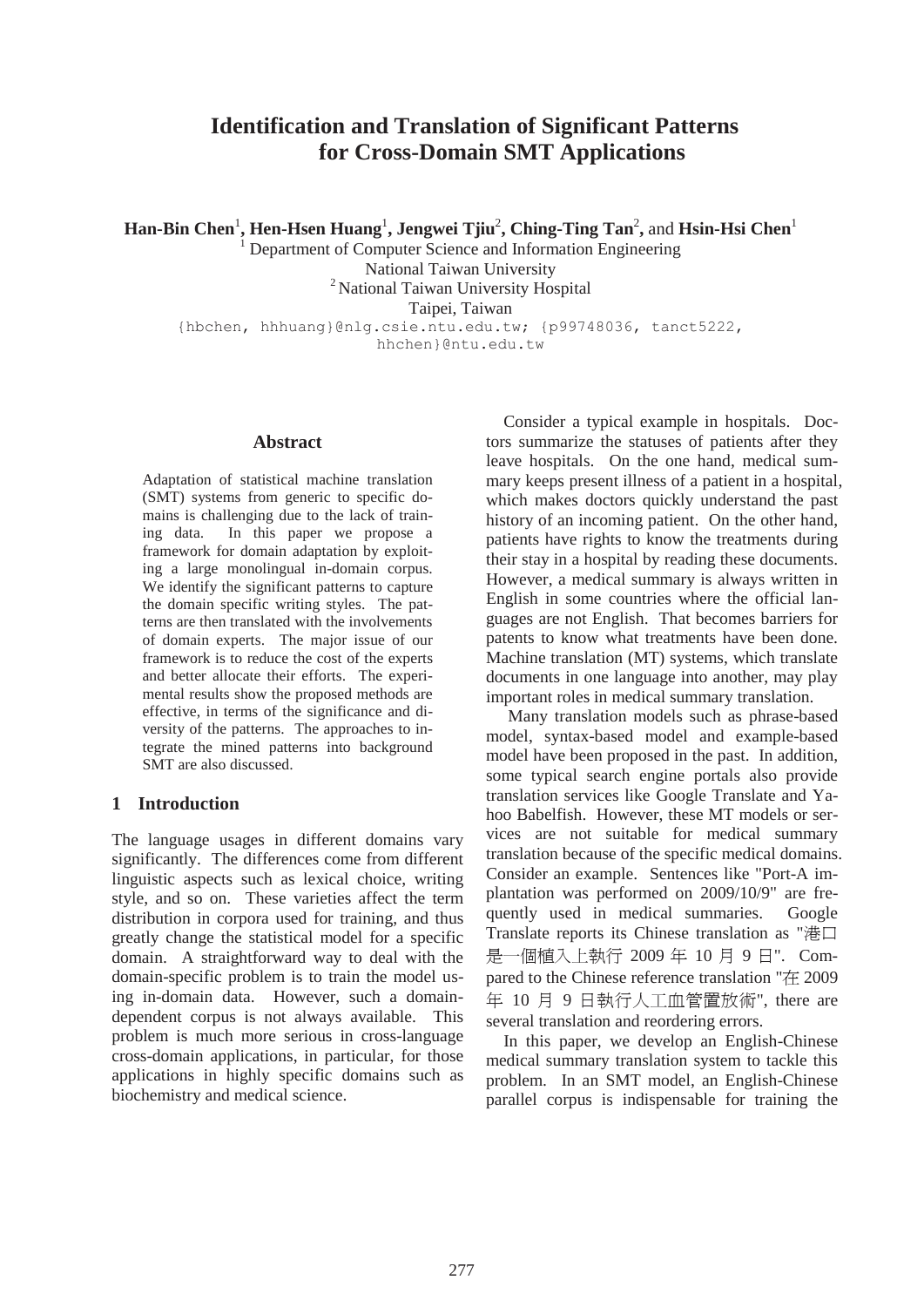translation model (TM). However, only English medical summary corpus is available in this domain. Here, we first develop a general English-Chinese SMT system with Moses toolkit (Koehn et al., 2007) and a general English-Chinese parallel corpus. Next, we adapt this SMT system with patterns learned from an English medical summary corpus. The problem is that these patterns are still monolingual. It is necessary to have domain expert involved in setting up bilingual patterns.

The cost of domain experts is the major concerns. Therefore, to identify significant patterns from a monolingual in-domain corpus, to find their coverage relationships, to decide which patterns should be translated by experts, and to introduce these patterns to the general MT system are research issues in this paper. Such a methodology can not only be contributed to design a medical summary translation system, but also be applied to other domains with similar resource poor problems.

This paper is organized as follows. Section 2 reviews the related works based on the types of available in-domain corpora and summarizes our major contributions. Section 3 gives an overview of our methodology. Sections 4, 5 and 6 describe pattern identification, translation and integration in detail, respectively. Section 7 evaluates the performance of these algorithms. Finally, Section 8 concludes the remarks.

## **2 Related Work**

Domain adaptation in MT dates back to studies of sublanguage properties. Kittredge et al. (1985) described the importance of sublanguage analysis in automatic translation. In their work, sentence patterns were expressed in terms of words and domain word classes. Sager et al. (1989) adapted the Linguistic String Project - Medical Language Processor (LSP-MLP) from English to other languages. The LSP-MLP analyzes and organizes clinical data into structured information by using the established sublanguage linguistic patterns.

In recent years, training SMT system from large bilingual data has been a common practice. The parallel corpus used to train an MT system mainly comes from fixed domains such as parliamentary and news articles. The bilingual resources for a specific language pair or a specific domain usually come in small size, even unavailable. One of the challenging issues in a cross-domain MT applica-

tion is to realize an in-domain MT model in such a resource-poor environment.

Depending on what kinds of in-domain resources are at hand, various adaptation techniques have been proposed. Foster and Kuhn (2007) proposed a mixture-model approach to deal with the case where bilingual in-domain text is available but in a relatively small size. A training corpus was divided into several components to train several models. Each model was weighted to estimate the similarity between components and in-domain development data. Based on this work, Foster et al. (2010) incorporated instance weighting that learned the weights of phrase pairs to capture the degree of relevance to the target domain. Similarly, a mixture-model approach was also applied in word-alignment task (Civera and Juan, 2007). In their work, domain related parameters were added in standard HMM training to derive an alignment model sensitive to the topic of each sentence.

In some applications, bilingual in-domain corpus is unavailable while monolingual one (either source or target side) is relatively easy to acquire. Zhao et al. (2004) combined the baseline language model (LM) with the in-domain LM, which was trained by retrieving documents from large text collections using query models. Besides LM, Bertoldi and Federico (2009) generated a synthetic bilingual corpus from a monolingual one to train a domain-specific TM.

Our work is close to the monolingual scenario. Provided with a monolingual in-domain corpus, we adapt our background MT into the one suitable for translating medical summaries. There are some major differences among our work and those proposed previously. First, we identify and translate significant patterns from in-domain corpus and introduce them into our SMT system. Instead, the related works exploited the entire in-domain training data to adapt the existing LM or TM by model mixture and parameter tuning. Second, the significant patterns are translated by domain experts to deal with the large domain difference between background training corpus and medical summaries. To reduce the cost of experts, filtering, clustering and ranking the patterns are the major issues.

## **3 Framework**

Translating articles in a specific domain using a general MT system is challenging. In this paper,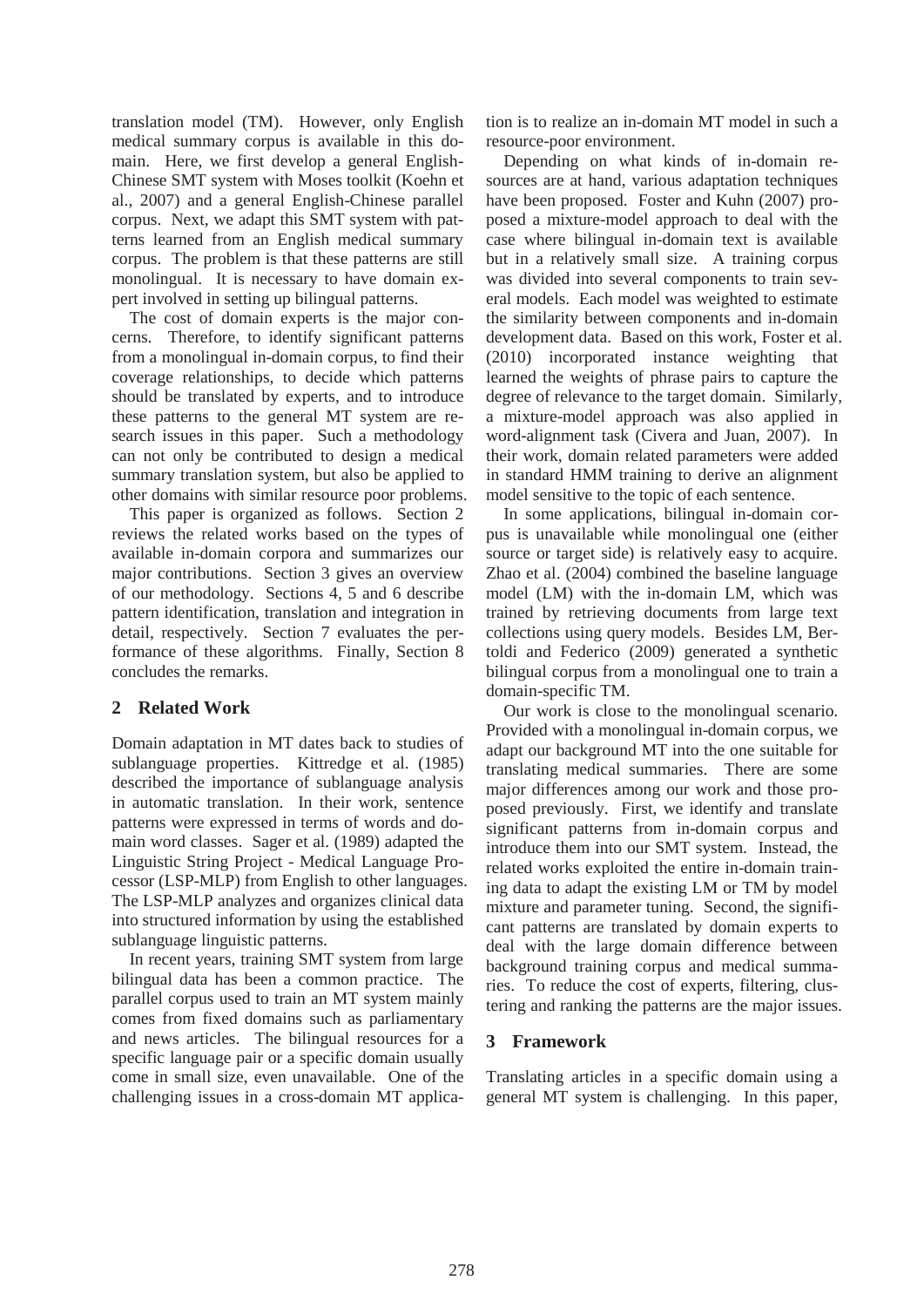we aim to identify significant patterns embedded in domain-dependent source documents to deal with the translation problems. In the application of a medical domain, medical summaries are in special written styles and are usually short. In this study, our experimental dataset is selected from National Taiwan University Hospital (NTUH). The average length of a sentence is 10 words. In contrast, the background general domain corpus is Hong Kong Parallel Text purchased from LDC. The average sentence length is 29 words.

A number of patterns repeat in medical summaries. The sentence "Port-A implantation was performed on 2009/10/9" contains a frequent medical pattern shown as follows. It states a kind of surgery was performed on some particular date.

#### **SURGERY** was performed on **DATE** (1)

Here, SURGERY represents a class of medical terms denoting surgeries and DATE is a class of date expressions. Similarly, "paracentesis was performed on 2010-01-08" is also an instance of this pattern.

In this paper, we present a framework for pattern extraction and translation to tackle the translation problems in specific domains. Given a large collection of medical summaries *C*, we extract a set of significant patterns *P*, translate them and form bilingual patterns *B*. During the runtime translation, we apply *B* to translate each source language pattern occurring in an input medical summary.

The following shows the overall framework proposed in this paper. The details of each stage will be discussed in Sections 4-6, respectively.

# **(a) Pattern Identification**

## **(1) Named Entity Classification**

Recognize named entities including medical terms, hospital names, date/time expressions, etc., transform them into the corresponding classes and derive a new corpus *C*'.

#### **(2) Highly Frequent Pattern Identification**

Employ n-gram models (*n*=2~5) to extract a set of highly frequent patterns in *C*'.

#### **(3) Linguistic Completeness Verification**

For each pattern, randomly sample *m* sentences having this pattern, parse these sample sentences, and keep the pattern if there exists at least one parsing sub-tree for it.

## **(4) Pattern Coverage Finding and Filtering**

For the remaining patterns, check coverage relationship among higher order patterns and lower

order patterns, and remove those lower patterns being covered.

## **(5) Pattern Clustering**

Cluster the remaining patterns of the same order, and select the representative patterns from each cluster for pattern translation.

# **(b) Pattern Translation**

**(1) Translation by Google** 

Send each pattern not consisting of any medical class to Google Translate.

#### **(2) Translation by Domain Experts**

Translate those patterns consisting of at least one medical class by domain experts (i.e., doctors).

## **(3) Review by Domain Experts**

All the translated patterns are reviewed by doctors and revised if necessary.

#### **(c) Pattern Integration**

The reviewed bilingual patterns are integrated into a general SMT system.

#### **4 Pattern Identification**

Provided with a large in-domain monolingual corpus, we aim to (1) extract the significant patterns to capture the domain specific writing styles as much as possible; (2) refine and reduce the size of the pattern set to minimize the cost of expert involvements in reviewing and translating the patterns. Stages (a.1)-(a.3) in our framework deal with the first issue, i.e., to extract patterns of high qualities. Stages (a.4)-(a.5) touch on the second issue, i.e., to select patterns of high diversities.

#### **4.1 Named Entity Classification**

As illustrated, a pattern may include classes representing the general concept of a group of terms. Thus, given an in-domain plain text, identifying domain specific terms and classifying them into suitable classes is the first step toward the extraction of significant patterns.

In this study, we employ n-grams to represent patterns. Length of n-grams shows some limitation on their usages in translation. On the one hand, lower order n-grams only capture local cues in a restricted scope only. On the other hand, we need more training data to achieve reliable statistics of higher order n-grams. Recognizing word strings of specific semantics and replacing them with classes is useful to resolve the locality issue of n-grams. Thus, patterns are in terms of combinations of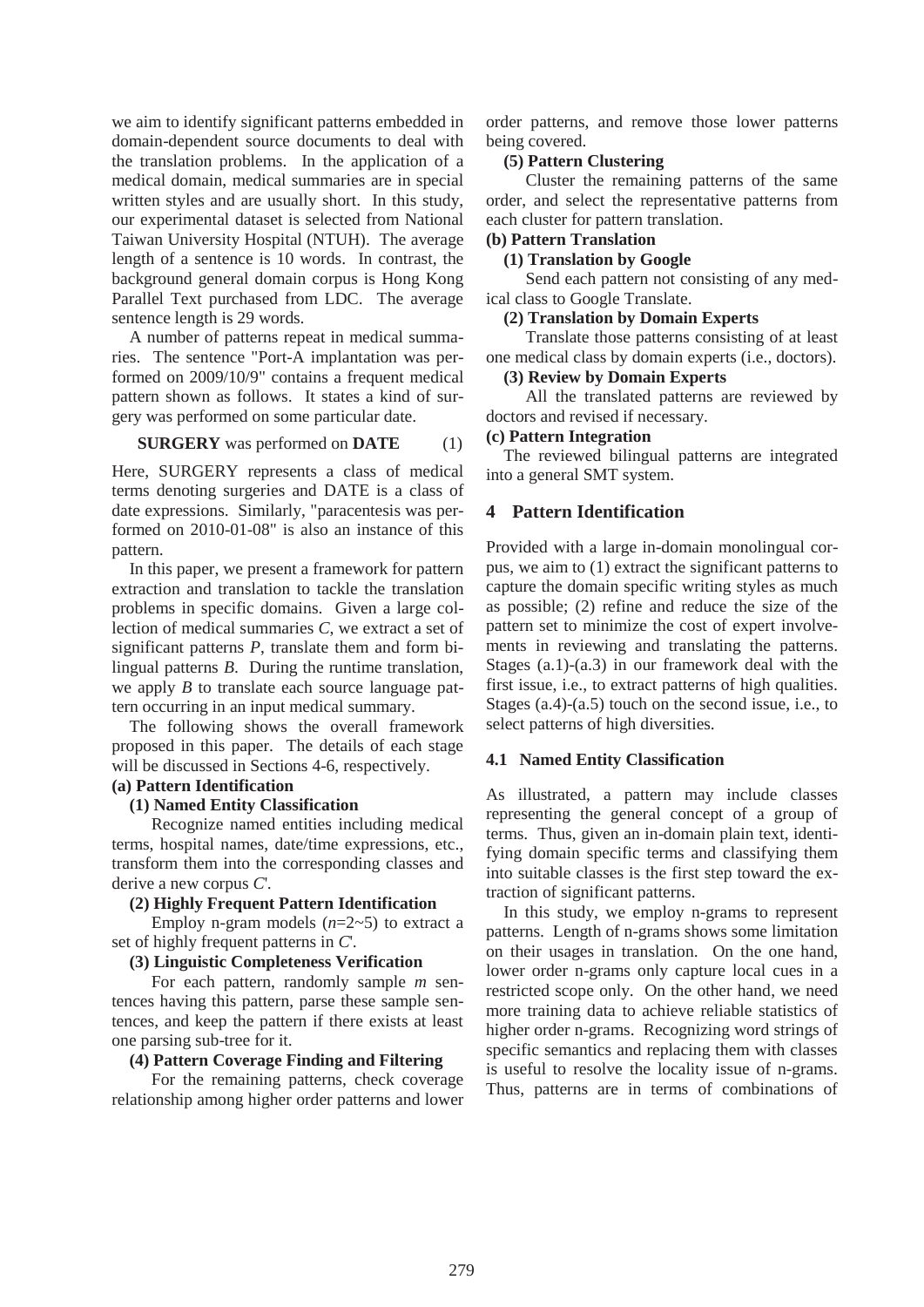words and classes rather than words only. That will enlarge the scopes of patterns in some senses.

Named entities such as medical terms, hospital names, date/time expressions, etc. are our targets. Recognition of traditional named entities like organization names and date/time expressions has been discussed intensively before, so that they are neglected in this paper. Here, we focus on the classification of medical terms only.

In our application, we are provided with lists of terms frequently used by several hospital departments at NTUH. Terms of a variety of subjects, such as diagnosis, surgery, pharmacy, and laboratory medicine are used in these departments. They thus form the basic medical classes in our patterns: DIAGNOSIS, SURGERY, DRUG and TEST.

In addition, we incorporate larger amount of public resources in the Internet to further extend our knowledge base for medical term classification. While online medical dictionaries are free to consult, they are mainly built for explaining the meaning of medical terms, without explicit information of general concept that a medical term represents.

Here, we apply the resources from the Unified Medical Language System (UMLS) maintained by National Library of Medicine. The UMLS covers a wide range of terms in medical domain, and relations between these medical terms. Among these resources, the Metathesaurus organizes medical terms into groups of concepts. Moreover, each concept is assigned at least one Semantic Type. Semantic Types provide categorization of concepts at a more general level, and therefore are wellsuited to be incorporated.

Merging existing ontologies is another research issue. In this paper we propose a mapping from 133 Semantic Types of UMLS to our 4 medical classes. To identify and classify medical terms in our domain specific corpus, we examine each sentence from left to right and adopt a longest-first strategy to replace medical terms with classes. In this way, a set of medical summaries are transformed into a new corpus.

## **4.2 Highly Frequent Pattern Identification**

To address the domain adaptation problem in MT, we extract patterns from an in-domain corpus to capture domain specific writing styles. These patterns are translated and will be applied in the runtime translation. Accordingly, we prefer the format of patterns that is easy to be integrated into an SMT system for our target application.

The phrase-based model (Koehn et al., 2003; Koehn, 2004) is one of the state of the art TMs, in terms of both accuracy and speed. The phrasebased system translates source phrases into target ones with phrase table, which consists of bilingual phrases and feature functions. Since a phrase (i.e., a string of consecutive words) is served as the basic unit of translation, integrating n-gram based patterns into the background phrase-based SMT system is a natural choice.

We enumerate all n-grams from sentences of our in-domain corpus that contains words and medical classes. In this way, two kinds of patterns are extracted: (1) **class patterns** that contain at least one medical class and (2) **lexical patterns** that contain only words. Note that both patterns are easy to be integrated into a phrase-based SMT system, by either embedding them into the phrase table, or starting from the partial hypothesis where medical patterns have already been translated ahead.

## **4.3 Linguistic Completeness Verification**

The main role of domain experts in our framework is to translate patterns extracted by our algorithms. This includes reviewing the patterns, neglecting insignificant ones, and translating the patterns considered important. However, more than 7M distinct patterns were extracted from medical summaries consisting of 1.8M sentences. It is infeasible to judge the significances through this enormous number of patterns by doctors. Therefore, filtering the patterns to an acceptable size is necessary before the expert involvements.

The linguistic meaningfulness of patterns is proposed to judge their significance. For example, "SURGERY was performed" is a linguistic constituent, while "SURGERY was performed on" is not complete. Accordingly, we filter out patterns that do not meet the requirements of complete linguistic constituents. A parser is adopted to determine the linguistic completeness of patterns.

A cross-domain issue arises when applying a general purpose parser to a domain specific corpus, because the parser built from a general domain training set may suffer from parsing the text with domain specific terms, such as diagnoses and drug names, especially when a term spans across multiple words. Here we take advantage of named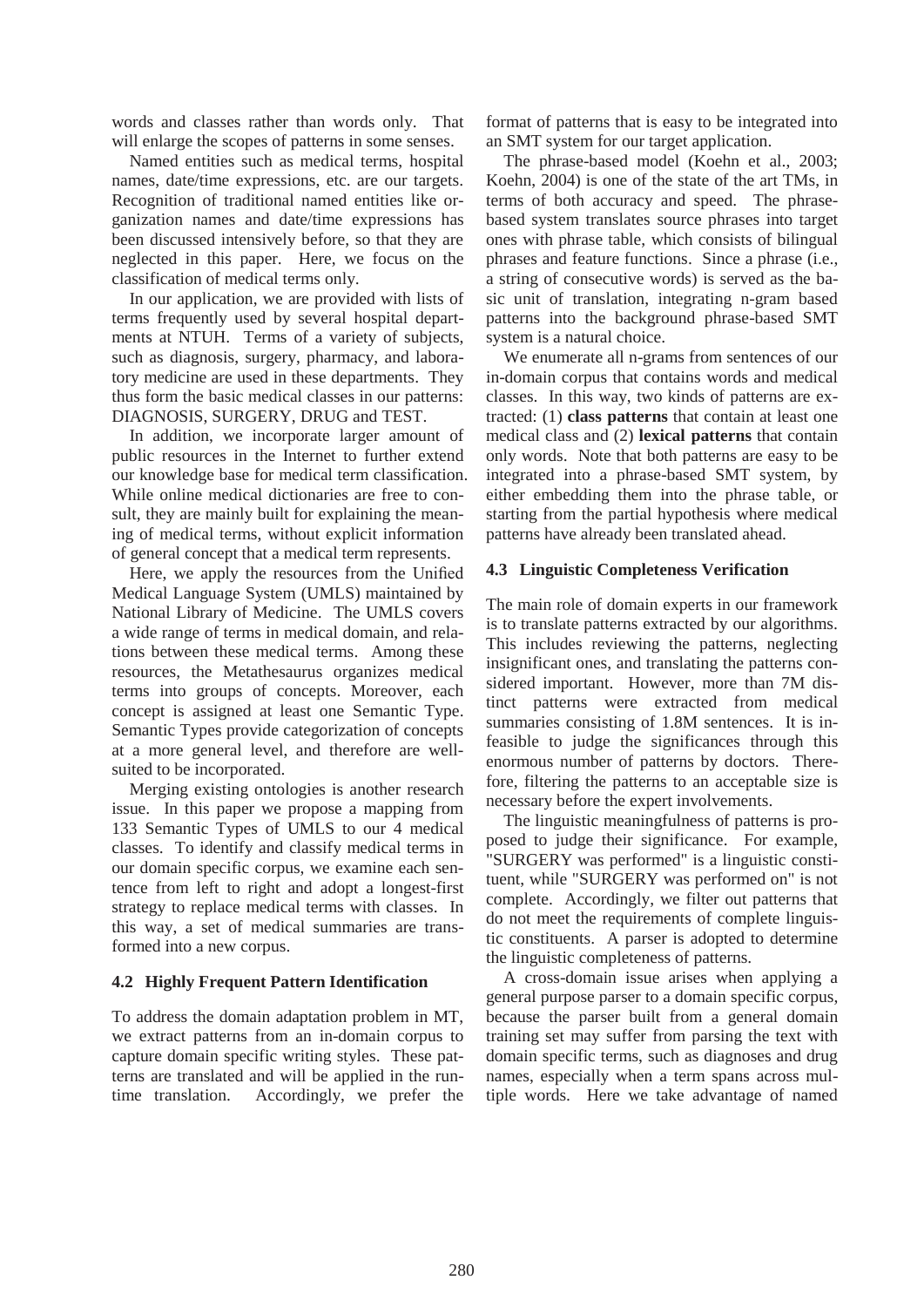entity classification introduced in Section 4.1. For each named entity in a sentence, we replace it with a common word in favor of our general purpose parser. For instance, we replace a complicated diagnosis "primary biliary cirrhosis" with the simpler one "disease". In this way, we reduce not only the OOV words, but also the length of sentences, and thereby facilitate the parsing procedure.

For each extracted pattern, we select *m* distinct sentences in which it occurs. These sentences are then analyzed by a parser and *m* parsing trees are produced. The pattern is considered as a significant candidate, if it is a syntactic constituent in any one of these parsing trees. In this paper we apply Stanford Parser (Klein and Manning, 2003) and set *m* to 10 in consideration of the parsing speed.

#### **4.4 Pattern Coverage Finding and Filtering**

The involvement of domain experts often guarantees the quality of annotation, but much higher cost is introduced at the same time. In this paper we try to further reduce the efforts made by doctors in translating the patterns, while keeping the diversities of the translated patterns to cover the indomain writing styles as much as possible.

A higher order pattern A may be composed of two lower order patterns B and C. We call A covers B and C if all of them are linguistically complete. Consider an example. Pattern (1) in Section 3 is a concatenation of patterns "SURGERY was performed" and "on DATE". After pattern (1) is translated, we can derive the translations of their lower order composing components without translations by experts. By this coverage relation, we keep only pattern (1) and omit its trigram and bigram components. In our experiments, four kinds of relations are defined for 5-grams including "1+4", "2+3", "3+2" and "4+1" shown in Table 1. Translating the higher order patterns not only extends the translations of its components, but also gives the correct ordering of their combination. Thus, keeping the covering patterns and ruling out the covered ones reduce the size of patterns and preserve their integrity at the same time.

## **4.5 Pattern Clustering**

Pattern clustering partitions a set of patterns into subgroups. This process reduces the cost of expert involvements in the pattern translation further. Given a cluster similar patterns, translating the

| Coverage<br>Relation | Examples                             |  |
|----------------------|--------------------------------------|--|
|                      | she is admitted for SURGERY          |  |
| $1 + 4$              | she                                  |  |
|                      | is admitted for <b>SURGERY</b>       |  |
|                      | Lab data showed no <b>DIAGNOSIS</b>  |  |
| $2 + 3$              | Lab data                             |  |
|                      | showed no <b>DIAGNOSIS</b>           |  |
|                      | <b>TEST on DATE showed DIAGNOSIS</b> |  |
| $3+2$                | <b>TEST on DATE</b>                  |  |
|                      | showed DIAGNOSIS                     |  |
|                      | Past Surgical History: SURGERY       |  |
| $4 + 1$              | Past Surgical History:               |  |
|                      | <b>SURGERY</b>                       |  |

Table 1. Four kinds of coverage relations for 5-grams.

most representative pattern may imply the translations of the others in the same cluster. An example of a cluster of similar patterns is illustrated below:

## he received **SURGERY** on **DATE** he received **TEST** on **DATE** he underwent **SURGERY** on **DATE** he underwent **TEST** on **DATE**

If the first pattern is translated by an expert, the translations of the others are easy to be inferred without doctors' help. Consequently, we reduce the cost of the experts from translating similar patterns, and thus enrich the diversity of their efforts.

In clustering, we define the similarity between two n-gram patterns to be the number of identical words in identical positions. Two n-grams are placed into the same cluster if their similarity is not less than n-1. Single-link clustering is adopted.

To achieve the diversity of patterns, we present them in a round-robin style among the groups generated by the clustering algorithm. Due to the large number of groups and the limited human resources, we present the patterns in a specific order by measuring the inter-group and intra-group scores. On the one hand, groups are ranked by sum of frequencies of their patterns. On the other hand, patterns are ranked by their frequencies in each group. In this manner, we focus on translating the most significant patterns among the groups.

## **5 Pattern Translation**

This section introduces translation resources for building bilingual significant patterns. Domain experts are involved in translating class patterns, while lexical patterns are translated by free online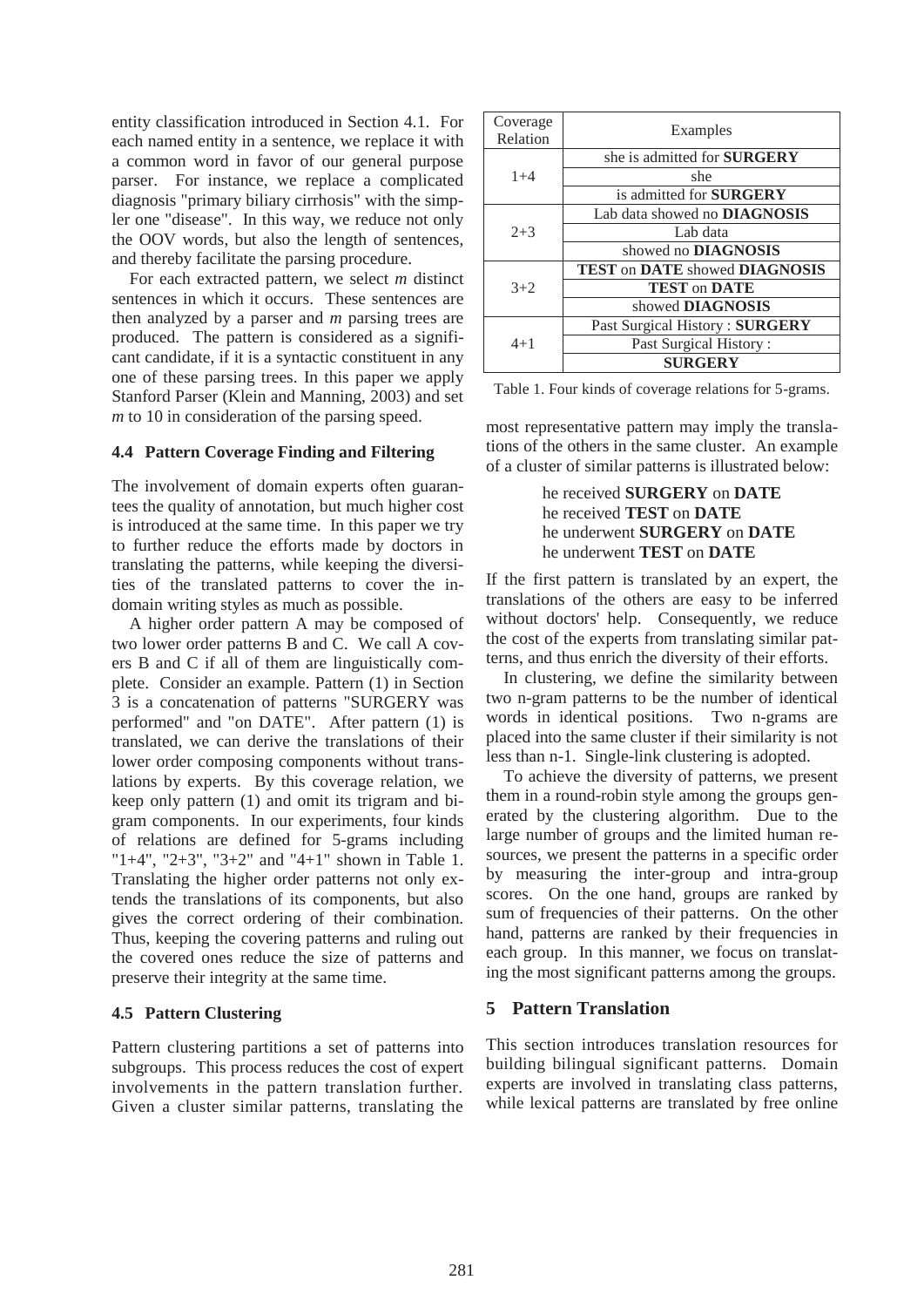translator first, and then corrected by doctors.

#### **5.1 Translation by Google**

In Stage (a.1) of our framework, domain specific terms are identified and transformed into medical classes. As a result, the lexical patterns extracted from the transformed corpus contain only common words, and can be translated by MT systems without the OOV problem.

We use Google Translate to translate the lexical patterns. Then human experts review and correct these translations. Building the bilingual patterns from the existing MT system can save much more time from the experts, compared to starting from scratch with only monolingual patterns.

#### **5.2 Translation by Domain Experts**

We deploy our experts to translate the class patterns, which contain medical classes and require in-domain knowledge from doctors. The translation of pattern (1) is shown below as an example.

# **Source**: **SURGERY** was performed on **DATE Target: 在 DATE 施行 SURGERY**

We design a Web UI for the experts. To focus on the translation quality, we make efforts on the friendly interface to reduce editing steps of translations, and to help the experts understand the meanings of the patterns. For example, the lexical part of the target language pattern ("在" and "施行") are edited by the doctors. On the other hand, the class part ("DATE" and "SURGERY") is output by mouse clicks on the corresponding classes of source language pattern to save editing time. Some patterns are relatively hard to understand and translate, and we present the experts with several instances of the patterns. For each source pattern in our UI, we give up to 10 sample sentences where the pattern occurs, and highlight the pattern.

## **5.3 Review by Domain Experts**

For lexical patterns translated by Google Translate, the translation quality may be sabotaged due to the domain specific usages. For example, word sense disambiguation (WSD) problem often causes translation errors by such a general purpose translation system, as illustrated in Table 2.

Each lexical pattern is reviewed by doctors and corrected to the domain specific usage. Modifying these patterns is faster than translating class

| <b>Source Pattern</b>            | <b>Translated by Google</b> |  |
|----------------------------------|-----------------------------|--|
|                                  | Corrected by Doctor         |  |
| She was then <b>referred</b> to  | 然後她被稱爲                      |  |
|                                  | 然後她被 <b>轉介</b> 到            |  |
|                                  | 餵養:全飲食                      |  |
| <b>Feeding</b> : on full diet    | 進食:普通飲食                     |  |
|                                  | 我們的病房操作                     |  |
| to our ward for <b>operation</b> | 我們病房接受手術                    |  |

Table 2. Bilingual lexical patterns with translation errors due to WSD problems. Words in bold show these errors.

patterns, since the experts make corrections only on the error parts, and keep the others untouched. The results will be analyzed in detail in Section 7.

## **6 Pattern Integration**

Based on the acquired bilingual patterns, we attempt to achieve domain adaptation by integrating them into the background SMT system. Since we use n-gram patterns, the integration can be carried out without major changes to the phrase-based system. Lexical patterns can serve as a separate phrase table, as proposed in Bertoldi and Federico (2009), to provide in-domain translation options. Because class patterns are mostly used in a specific domain and their translations by domain experts are unlikely to be ambiguous, we adopt the translations of these class patterns in each input sentence, and start decoding from the partial hypothesis. This is feasible with the support of some advanced functions, such as XML markup and continuing partial translation, in the current version of Moses.

In addition to phrase-based model, pattern integration is also another choice in structured SMT models such as Hiero (Chiang, 2005) and BTG (Xiong et al., 2006) systems. In their work, CKY decoders are implemented and phrases are translated at a time. Therefore, bilingual patterns can be considered as one of the translations rules in these models.

#### **7 Experiments**

We evaluate the performance of our pattern identification from two aspects, i.e., significance (Section 7.2) and diversity (Section 7.3), and then discuss the quality of translated lexical patterns.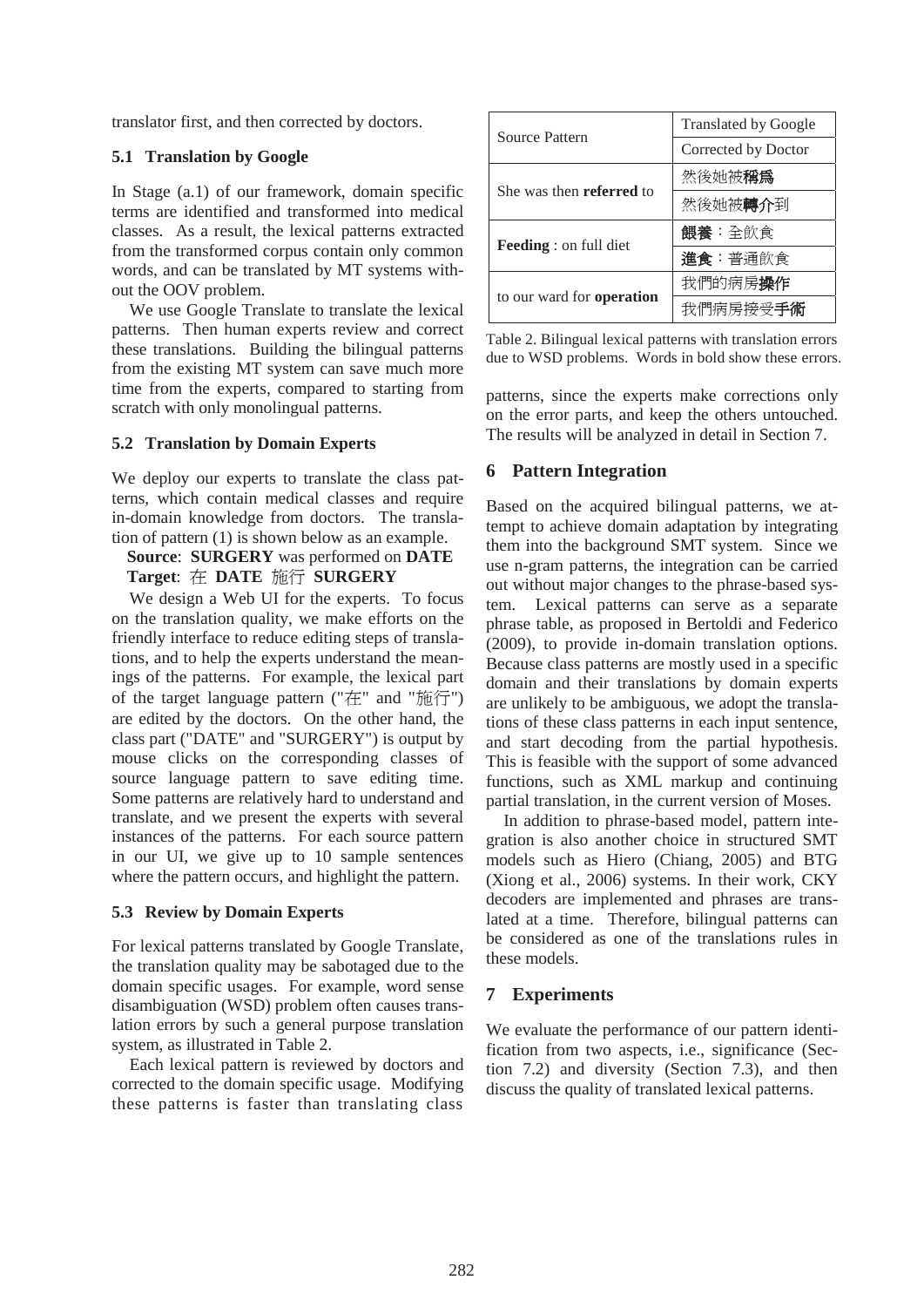| N-gram  | <b>NSP</b><br>Stage $(a.2)$ | Linguistic<br>Stage $(a.3)$ | Coverage<br>Stage $(a.4)$ |
|---------|-----------------------------|-----------------------------|---------------------------|
| 5-gram  | 2,642,714                   | 7,627                       | 7,627                     |
| 4-gram  | 2,310,139                   | 14,744                      | 10,827                    |
| Trigram | 1,557,801                   | 19,117                      | 12,586                    |
| Bigram  | 699,307                     | 15,803                      | 9,244                     |

Table 3. Numbers of remaining patterns after Stage  $(a.2) - (a.4)$ .

| N-gram |       |       | #Patterns   #Clusters   Avg. Cluster Size |
|--------|-------|-------|-------------------------------------------|
|        | 4.634 | 2.149 | 2.17                                      |
|        | 6.229 | 1.957 | 3.18                                      |

Table 4. Clusterings of 5-gram and 4-gram patterns.

#### **7.1 Data Description**

The in-domain corpus is selected from the NTUH medical summaries written from January to June, 2010. It is composed of 60,448 medical summaries with 1.8M sentences and 18M words.

After named entity classification, we use Ngram Statistics Package (NSP) (Banerjee and Pedersen, 2003) to enumerate patterns, calculate their frequencies, and examine their linguistic completeness and coverage relations.

Table 3 shows the number of n-grams after each stage. The size is drastically reduced in the Linguistic stage to below 3% of those extracted by NSP. Most of the patterns filtered by Stanford Parser contain conjunctions, prepositions or adjectives at their end. Note that 5-gram patterns remain unchanged in the Coverage stage, since 5 is the highest order in the extracted patterns. After State (a.4), we translate the class patterns and lexical patterns to obtain bilingual ones.

For class patterns, we sample top 5-grams and 4 grams for translations. Stage (a.5) is performed to cluster these patterns and present them to the doctors. The statistics of class patterns and derived clusters are shown in Table 4. Each cluster contains only 2.17 and 3.18 patterns on the average for 5-grams and 4-grams, respectively.

We ask 32 NTUH residents to translate class patterns in larger clusters to achieve diversity. The domain experts are instructed by an on-site tutorial. Then, they examine each pattern in the order we present. Based on their expertise, common patterns are chosen and translated.

| N-gram | Translate | Discard | Accuracy |
|--------|-----------|---------|----------|
| 5-gram | 642       | 432     | 59.78%   |
| 4-gram | 348       | 152     | 69.60%   |

Table 5. Results of translating class patterns.

| N-gram  | Doctor | Coverage | Cluster  | Total |
|---------|--------|----------|----------|-------|
| 5-gram  | 642    | $^{+0}$  | $+1.628$ | 2.270 |
| $-gram$ | 348    | $+1.208$ | $+2.238$ | 3.794 |

Table 6. Extended bilingual patterns from coverage relations and clustering.

For lexical patterns, we sample 5-grams translated by Google Translate for reviewing by one NTUH visiting staff. These 5-grams are either accepted or modified based on the doctor's expert knowledge.

#### **7.2 Evaluating Pattern Significance**

The identified class patterns are either translated or discarded by the doctors. The experts consider the former as significant patterns and translate them into Chinese. In contrast, the latter that cannot be translated are non-significant. Table 5 shows the accuracy is 59.78% and 69.60% for 5-gram and 4 gram patterns, respectively. It demonstrates the effectiveness of our strategy to select linguistically complete patterns. Among the discarded patterns, some have misclassified words, due to noisy data in our knowledge base. Parsing errors also cause some non-linguistic n-grams.

#### **7.3 Evaluating Pattern Diversity**

We evaluate the diversity of the translated class patterns, by extending them based on the coverage relations and pattern clustering in Stages (a.4) and (a.5). For each translated 5-gram pattern, we produce a new 4-gram bilingual pattern if such a coverage relation exists. For each cluster with at least one pattern translated by a doctor, we uncover the translations of other similar patterns based on the expert translation. Table 6 reports the results of our extension methods, showing the newly discovered patterns at Coverage and Cluster stages.

The 5-gram and 4-gram patterns after the extensions are 3.54 and 10.9 times larger than those translated by the doctors. This suggests we better allocate our expert efforts and achieve high diversity among the translated patterns.